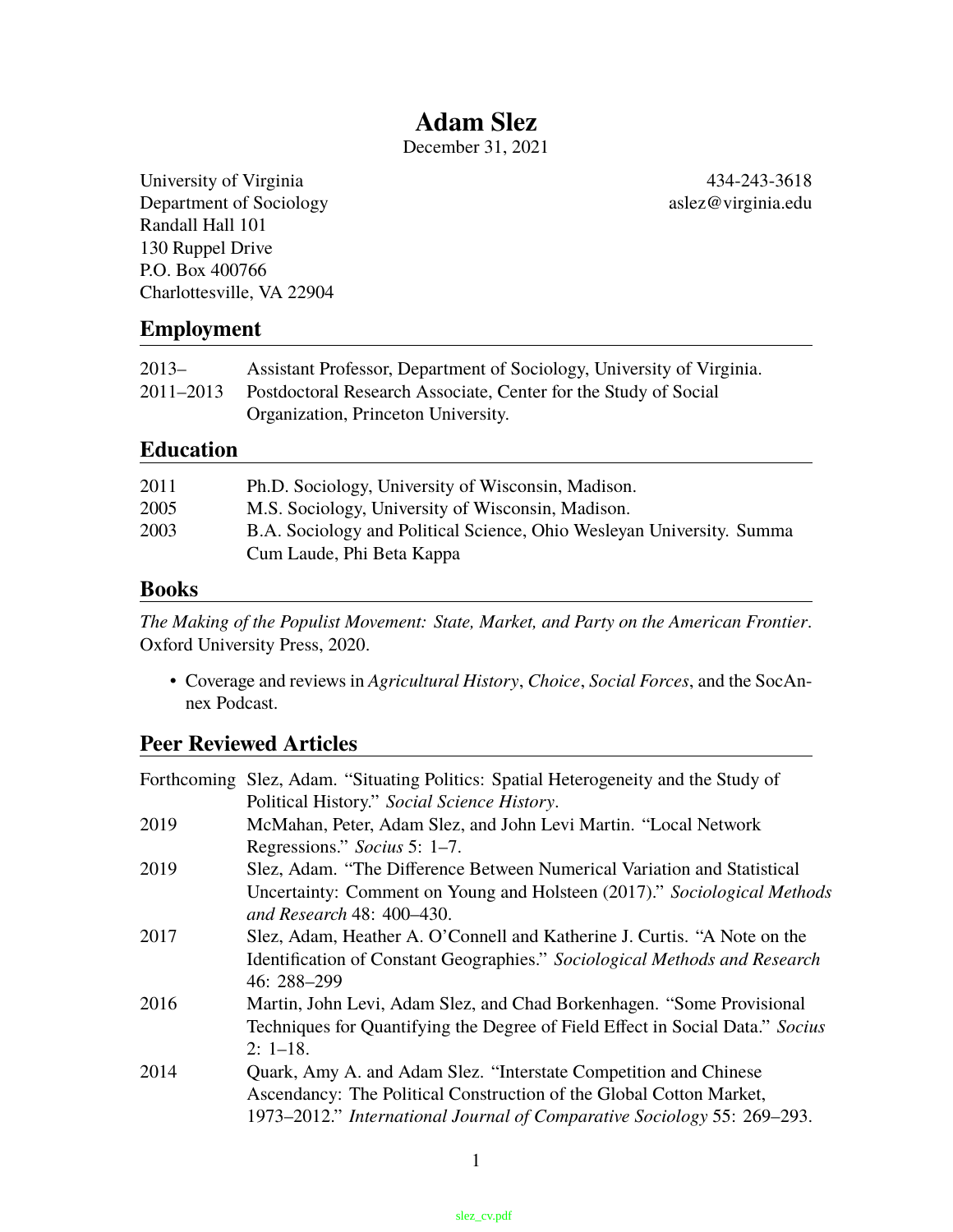2007 Slez, Adam and John Levi Martin. "Political Action and Party Formation in the United States Constitutional Convention." *American Sociological Review* 72: 42–67.

### **Book Reviews**

| 2021 | Review of The Retreat of Liberal Democracy: Authoritarian Capitalism and             |
|------|--------------------------------------------------------------------------------------|
|      | the Accumulative State in Hungary, Gábor Scheiring. In Social Forces (online         |
|      | ahead of print).                                                                     |
| 2020 | Review of <i>Conservative Innovators: How States are Challenging Federal</i>         |
|      | <i>Power</i> , Ben Merriman. In American Journal of Sociology 126(2):489–491.        |
| 2006 | Review of Young Patriots: The Remarkable Story of Two Men, Their                     |
|      | <i>Impossible Plan and the Revolution that Created the Constitution. In History:</i> |
|      | Reviews of New Books 34:38.                                                          |

# **Under Review and in Progress**

Silver, Daniel, Clayton Childress, Monica Lee, Adam Slez, and Fabio Dias. "Balancing Categorical Conventionality in Music." Conditionally accepted at the *American Journal of Sociology*.

Wang, Yingyao and Adam Slez. "The Subnational Logic of Global Market Integration: Patterns and Trajectories in China's Outward Foreign Direct Investment." Invitation to revise and resubmit to the *International Journal of Comparative Sociology*.

"Modern Methods for Estimating Spatial Multilevel Models." In preparation for submission to *Sociological Methodology*.

*Multimodel Inference for the Social Sciences*. Under contract with *Oxford University Press*.

"Networks in Historical Political Economy." Under contract for inclusion as part of the Oxford Handbook of Historical Political Economy.

# **Conference Presentations**

Author on "Author Meets Critic: *The Making of the Populist Movement: State, Market, and Party on the Western Frontier* by Adam Slez," presented at the Annual Meetings of the Social Science History Association, November 11–14, 2021, Philadelphia.

"Modern Methods for Estimating Spatial Multilevel Models," presented virtually at the Annual Meetings of the American Sociological Association, August 6–10, 2021.

Author on "Author Meets Critic: *The Making of the Populist Movement: State, Market, and Party on the Western Frontier* by Adam Slez," to be presented at the Annual Meetings of the Social Science History Association, November 11–14, 2020, Philadelphia (canceled due to COVID).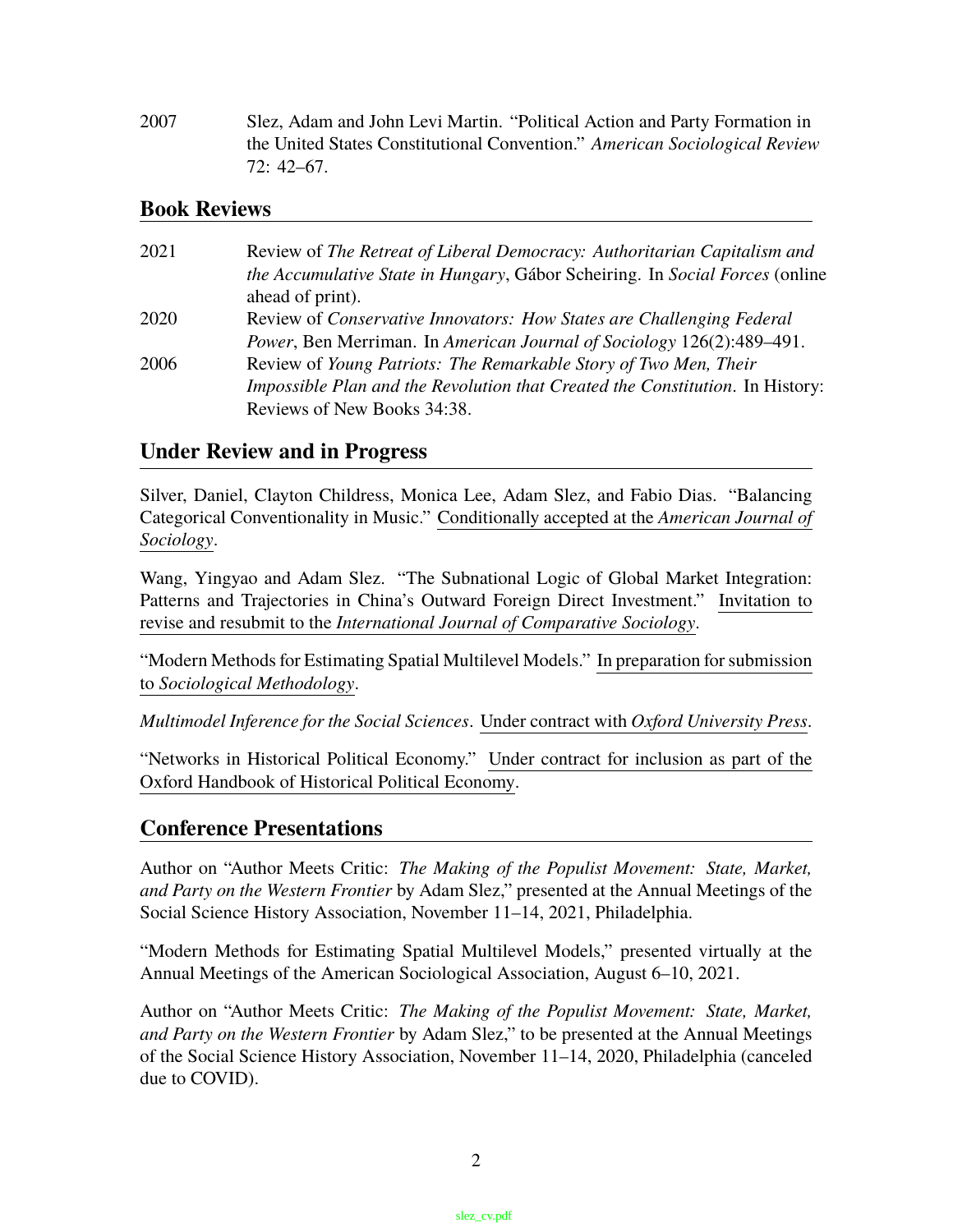"Political Parties and the Quantification of Field Effects: A Decade of Progress" to be presented at the Annual Meetings of the Social Science History Association, November 11–14, 2020, Philadelphia (canceled due to COVID).

Participant on "Roundtable: Teaching Social Science History—Approaches Across the Disciplines," to be presented at the Annual Meetings of the Social Science History Association, November 11–14, 2020, Philadelphia (canceled due to COVID).

"Varieties of Populism: Spatial Heterogeneity and Third-Party Voting in the American West, 1890–1896," presented virtually at the Annual Meetings of the American Sociological Association, August 8–11, 2020, San Francisco.

"The Making of the Populist Movement: State, Market, and Party on the Western Frontier," presented at the Annual Meetings of the Social Science History Association, November 21–24, 2019, Chicago.

"Markets or What? Economic Networks and the Spatial Distribution of Agrarian Activism," presented at the Annual Meetings of the American Sociological Association, August 10–13, 2019, New York.

"Subnational Effect and Global Integration: Investment Propensity and Location Choice in Chinese Provincial Outbound FDI, 2002–2013," presented with Yingyao Wang at the Annual Meetings of the American Sociological Association, August 11–14, 2018, Philadelphia.

"The Spatial Foundations of Electoral Populism," presented at the Annual Meetings of the Social Science History Association, November 12–15, 2015, Baltimore.

"Decomposing the Effects of Spatial and Infrastructural Connectivity on the Development of the Northern Plains," presented with Katherine J. Curtis at the Annual Meetings of the American Sociological Association, August 16–19, 2014, San Francisco.

"In An Empire State of Mind: Networks and Fields in Political Orders," presented with Nicholas Hoover Wilson at the American Sociological Association Junior Theorists Symposium, August 16, 2012, Denver.

"Network Multiplexity and Infrastructural Determinants of Population Growth on the Northern Great Plains, 1880–1930," presented with Katherine J. Curtis at the Annual Meetings of the Social Science History Association, November 17–20, 2011, Boston.

"Chinese Ascendancy and the Political Construction of the Global Cotton Market," presented with Amy A. Quark at the Annual Meetings of the American Sociological Association, August 20–23, 2011, Las Vegas.

"State-Building and the Emergence of Political Fields," presented at the Annual Meetings of the Social Science History Association, November 18–21, 2010, Chicago.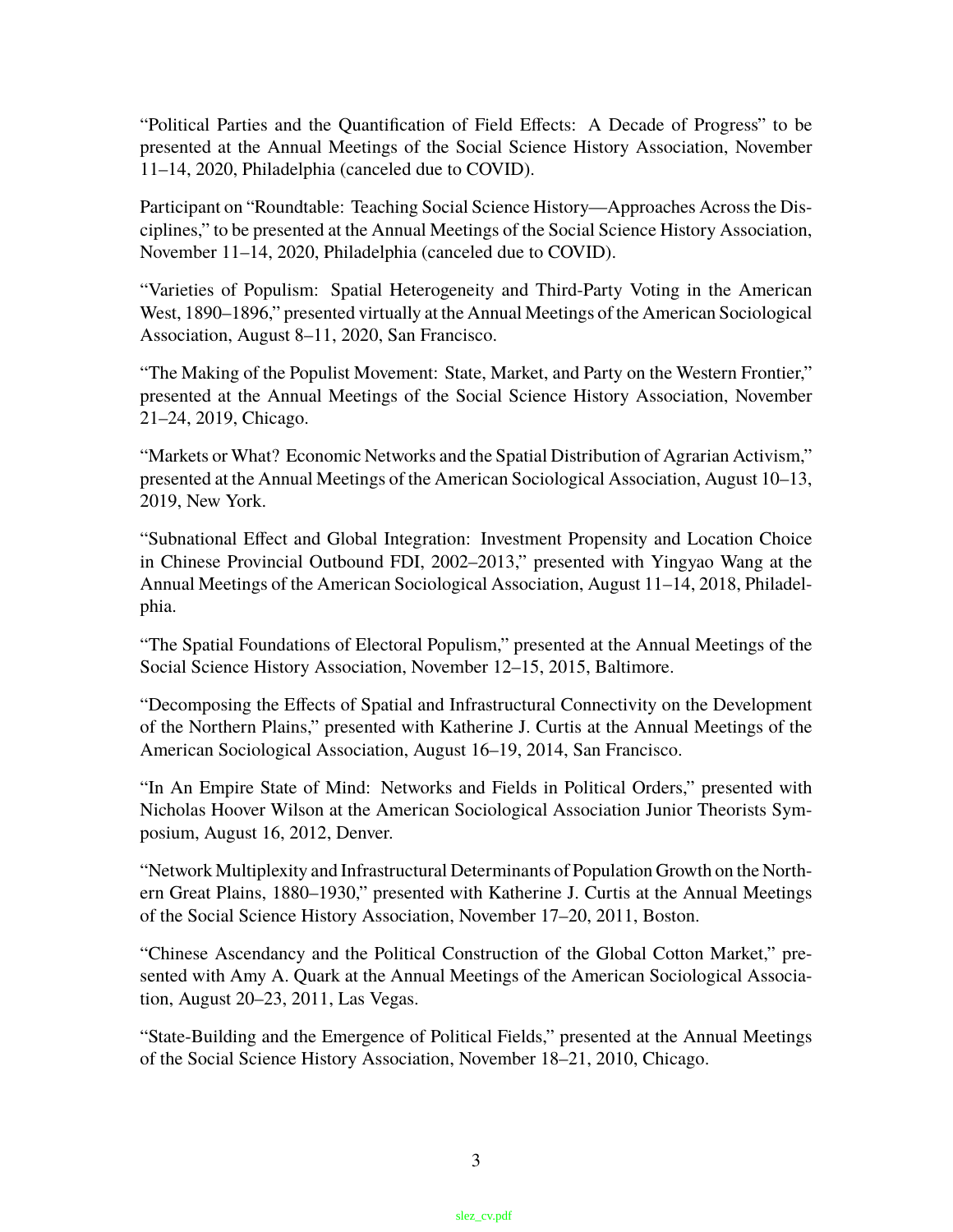"The Changing Context of Electoral Politics in the American West, 1861–1896," presented at the Annual Meetings of the Social Science History Association, November 12–15, 2009, Long Beach.

"The Changing Context of Electoral Politics in the American West, 1861–1896," presented at the Annual Meetings of the American Sociological Association, August 8–11, 2009, San Francisco.

"Towards a Narrative Model of the Developmental State: The Civil War and the Political Foundations of Capitalist Agriculture in the United States," presented at the Annual Meetings of the Rural Sociological Society, July 30–August 2, Madison.

"Introduction to Demographic Research Using Aggregated ACS Data for Ecological Regression: Changes in County Poverty," presented with Katherine J. Curtis and Jennifer Huck at the Annual Meetings of the Population Association of America, April 30–May 2, 2009, Detroit.

"A Field Theoretic Interpretation of Partisan Realignment and the Consolidation of Republican Power in the American West, 1890–1910," presented at the Annual Meetings of the Social Science History Association, October 23–26, 2008, Miami.

"Political Action and Party Formation in the United States Constitutional Convention," presented with John Levi Martin at the Annual Meetings of the American Political Science Association, August 30–September 2, 2007, Chicago.

"Political Action and Party Formation in the United States Constitutional Convention," presented with John Levi Martin at the Annual Meetings of the American Sociological Association, August 13–17, 2006, Montreal.

# **Invited Presentations**

"Markets or What? Economic Networks and the Spatial Distribution of Agrarian Activism," presented at Oxford University, Politics Department Colloquium, October 29, 2021.

"The Making of the Populist Movement: Past, Present, and Future," presented at Yale University, Center for Comparative Research, Comparative Research Workshop, October 12, 2021.

"Political Power and the Origins of Electoral Populism on the Western Frontier," presented at the Comparative Historical Analysis and Theory panel on "Power, Politics, and Populism," February 25, 2021.

"Markets, States, and Parties: A Research Biography," presented at the University of Virginia, Undergraduate Student Opportunities in Academic Research class, April 19, 2016.

"Creating Packages for Personal Use," presented at the University of Virginia, UVa R Users Group, September 8, 2015.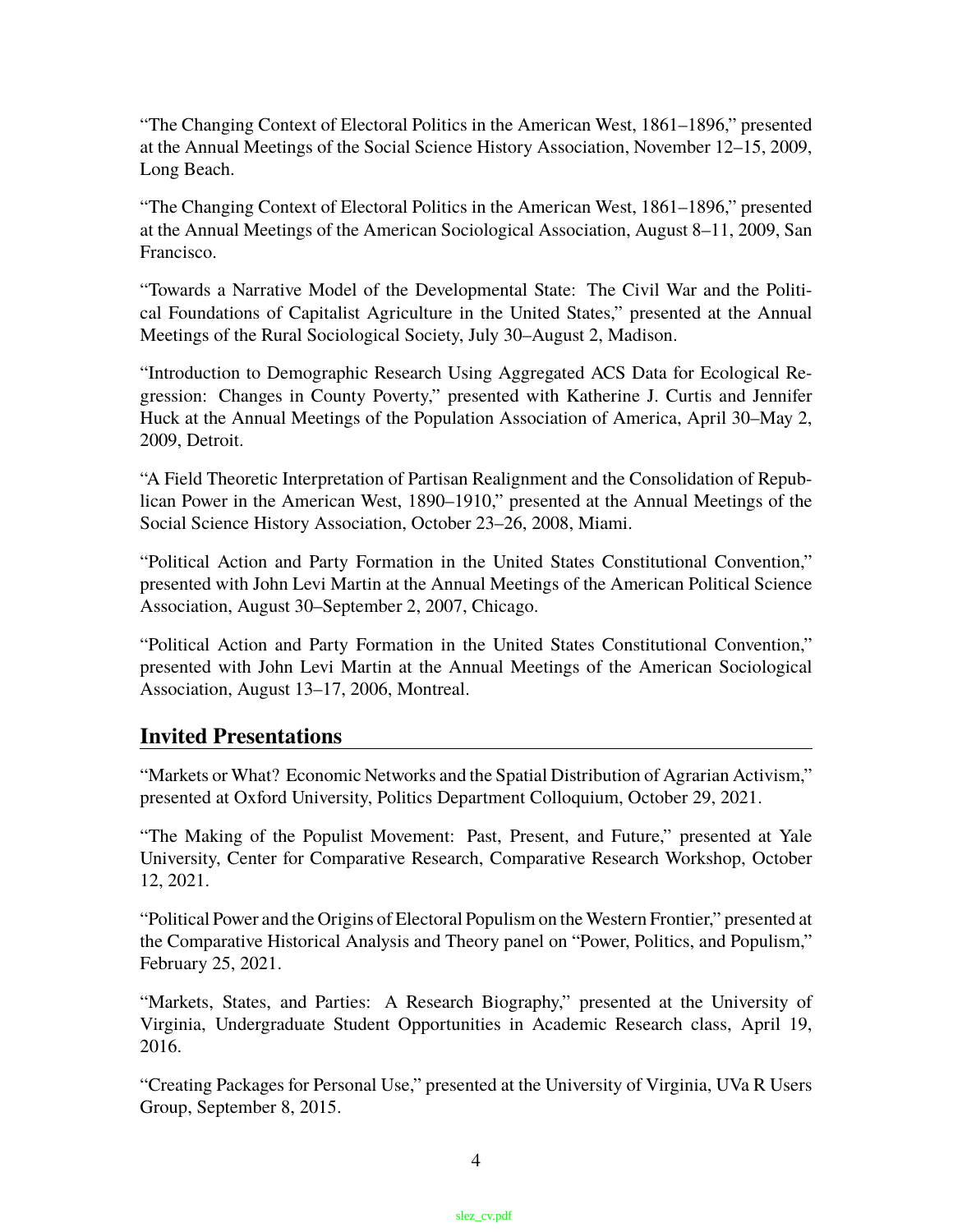"Spatial Analysis," presented at the University of Virginia, StatLab, February 20 and 27, 2014.

"Entity Processes and the Comparative Method," presented at Yale University, Center for Comparative Research, Comparative Research Workshop, December 3, 2014.

"Network Multiplexity and Infrastructural Determinants of Population Growth on the Northern Great Plains, 1880–1930," presented with Katherine J. Curtis at the University of Virginia, Quantitative Collaborative Brownbag, November 6, 2014.

"An Initially Promising Approach to Measuring the Degree of Organization in Social Fields," presented with John Levi Martin and Chad Borkenhagen at the University of California-Berkeley, Center for for Culture, Organization, and Politics Conference on Quantifying Social Fields Conference, April 20–21, 2012.

"State-Building and the Emergence of Political Fields," presented at Princeton University, Center for the Study of Social Organization Workshop, October 3, 2011.

"Market-Building and the Ecology of Political Contention in the American West, 1890– 1896," presented at Princeton University, Economic Sociology Workshop, October 3, 2011.

"A Vaguely Field-Theoretic Approach to the Question of the Nationalization of Politics Yields Some Initially Surprising Conclusions," presented with John Levi Martin and Alexander L. Janus, University of Chicago, American Politics Workshop, April 6, 2009.

"Thinking about Spatial Processes: Heterogeneity and Dependence," presented at the University of Wisconsin-Madison, Center for Demography and Ecology Data and Methods Working Group, April 2, 2009.

"How Can We Ever Get Ahead if We Continue to Regress?," presented at the University of Wisconsin-Madison, School of Education/WCER Tuesday Lecture Series, February 10, 2009.

"A Field Theoretic Interpretation of Partisan Realignment and the Consolidation of Republican Power in the American West, 1890–1910," presented at the Chicago Colloquium on Local Politics, December 3, 2008.

"A Field Theoretic Interpretation of Partisan Realignment and the Consolidation of Republican Power in the American West, 1890–1910," presented at the University of Wisconsin-Madison, Politics, Culture, and Society Workshop, October 7, 2008.

"A Vaguely Field-Theoretic Approach to the Question of the Nationalization of Politics Yields Some Initially Surprising Conclusions," presented with John Levi Martin and Alexander L. Janus at the University of California-Berkeley, Survey Research Center, April 22, 2008.

"Local Political Processes and the Consolidation of Republican Power in the United States, 1890–1896," presented at the University of Wisconsin-Madison, Politics, Culture and Society Workshop, March 11, 2008.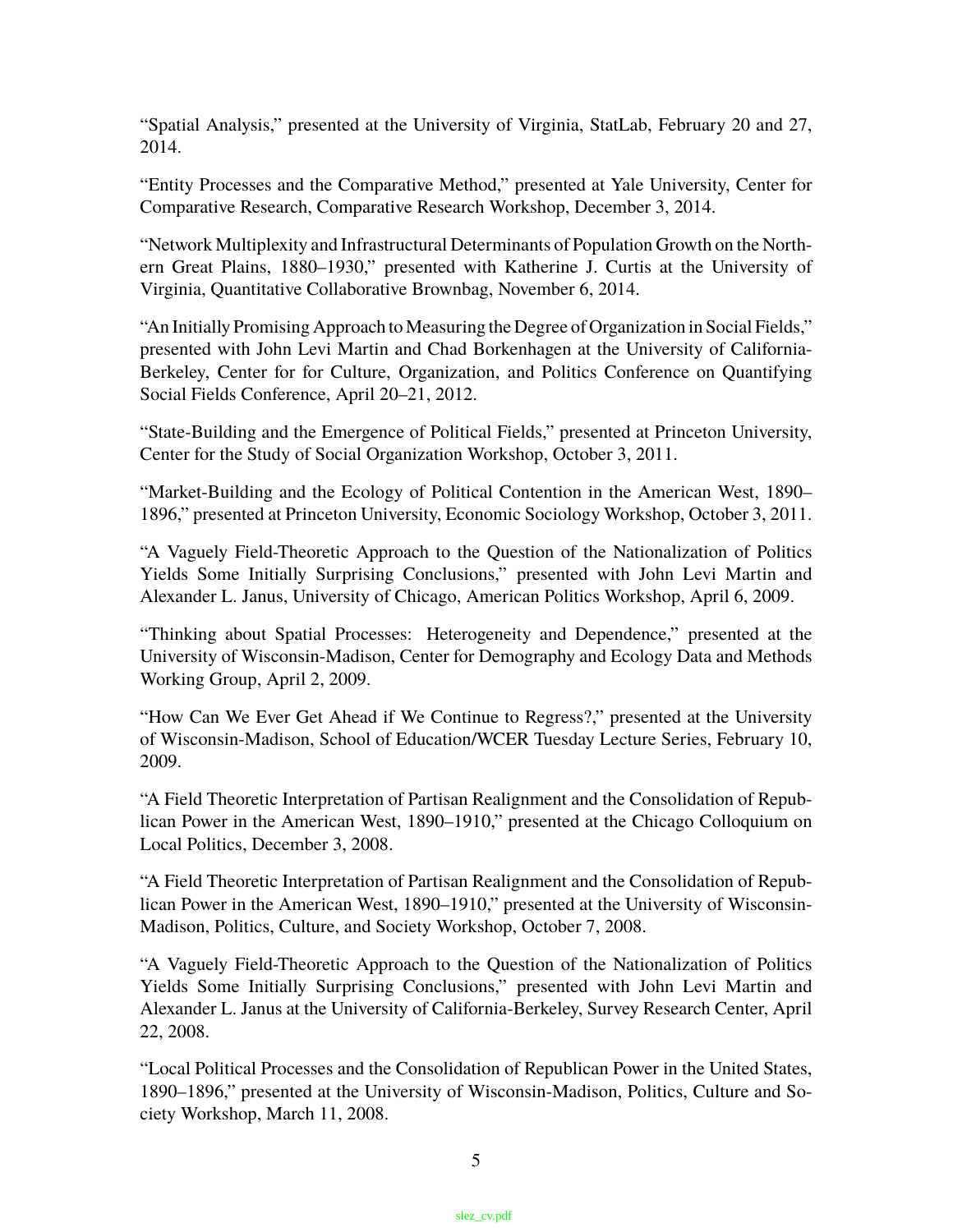"Spatial Determinants of Northern Political Hegemony in the United States, 1861–1896," presented at the University of Wisconsin-Madison, Politics, Culture, and Society Workshop, April 18, 2006.

"The Material Foundations of Navajo Identity," presented at the University of Wisconsin-Madison, Sociology of Economic Change and Development Workshop, April 29, 2005.

"What Were They Thinking?: The Influence of Principle and Interest on the Constitutional Choice Process," presented at the University of Wisconsin-Madison, Politics, Culture, and Society Workshop, February 15, 2005.

### **Awards**

| 2018      | University of Virginia Quantitative Collaborative Seed Grant Program<br>$(\$6,000).$                            |
|-----------|-----------------------------------------------------------------------------------------------------------------|
| 2014      | Faculty Stipend for Summer Research in the Humanities and Social                                                |
| 2011      | Sciences, University of Virginia (\$5,000).<br>Kolb Award, Department of Community and Environmental Sociology, |
| 2010      | University of Wisconsin-Madison.<br>Graduate Student Peer Mentor Award, Multicultural Graduate Network,         |
| 2006      | University of Wisconsin-Madison.<br>Distinction, Preliminary Examination in Comparative-Historical              |
|           | Sociology, University of Wisconsin-Madison.                                                                     |
| 2003      | University Honors, Ohio Wesleyan University.                                                                    |
| 2003      | Departmental Honors in Sociology, Ohio Wesleyan University.                                                     |
| 2003      | Dr. Charlotte Wolf Academic Achievement Award, Ohio Wesleyan<br>University.                                     |
| 2002      | Hough Award, Ohio Wesleyan University.                                                                          |
| 2002      | Alpha Kappa Delta, International Sociology Honor Society.                                                       |
| 2002      | Phi Sigma Alpha, National Honor Society for Politics and Government.                                            |
| 2000      | Phi Eta Sigma National Honor Society.                                                                           |
| 1999-2003 | Presidential Scholarship, Ohio Wesleyan University.                                                             |

# **Teaching**

### *Undergraduate*

The Sociology of American Political History, Princeton University (Spring 2012).

Introduction to Social Statistics, University of Virginia (Spring 2014).

Social Movements, University of Virginia (Spring 2014, Spring 2016, Fall 2016, Spring 2017, Fall 2018, Spring 2019, Fall 2019, Spring 2020, Fall 2020, Fall 2021).

Networks and Society, University of Virginia (Fall 2015).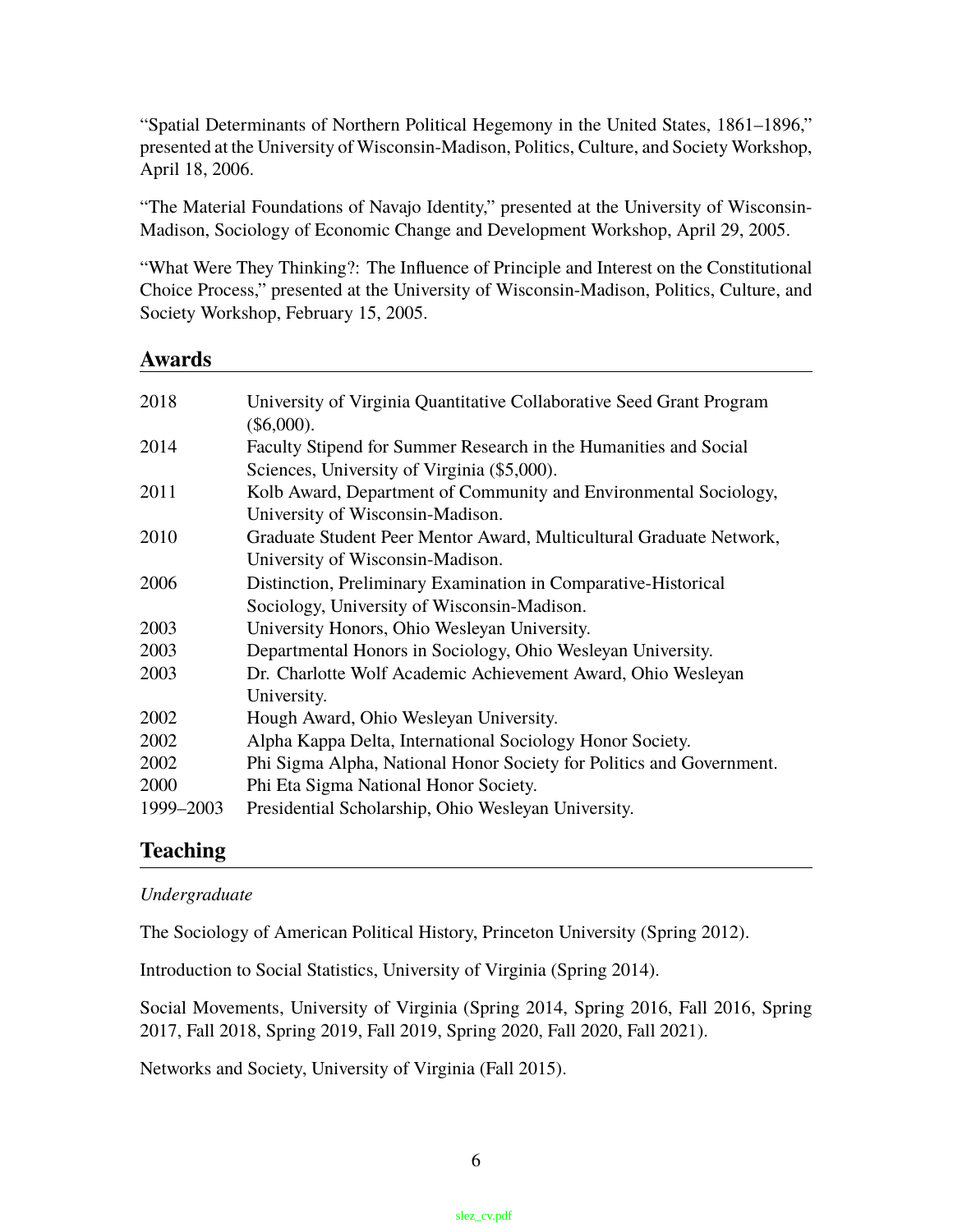### *Graduate*

Statistics for Sociologists II, University of Wisconsin-Madison (Fall 2010).

Research Design and Methods, University of Virginia (Fall 2013, Spring 2015, Spring 2017, Spring 2021).

Introduction to Statistics, University of Virginia (Fall 2015, Fall 2016, Fall 2018, Fall 2019, Fall 2020).

Intermediate Statistics, University of Virginia (Spring 2015, Spring 2019, Spring 2020, Spring 2021).

Political Sociology, University of Virginia (Spring 2015).

Social Stratification (Fall 2021).

### **Advising**

### *Current*

Colin Arnold (dissertation reader) Kathryn Babineau (dissertation reader) Geoff Gordon (Politics, outside dissertation reader) Su Yeone Jeon (dissertation reader) Di Shao (dissertation reader) Yapeng Wang (dissertation reader)

### *Former*

Tünde Cserpes (University of Illinois-Chicago, outside dissertation reader) Mike Ed Fowler (qualifying paper advisor) Kara Dewhurst (dissertation reader) Kim Ganczak (Politics, outside dissertation reader) Joris Gjata (dissertation reader) Andrew Lynn (dissertation reader) Candace Miller (dissertation reader) Catalina Vallejo (dissertation reader) Mary-Collier Wilks (dissertation reader) Congyu "Peter" Wu (School of Engineering, outside dissertation reader)

# **Professional and Departmental Service**

### *Departmental*

Member of the Colloquium Committee, University of Virginia, (2013, 2015, 2018, 2019).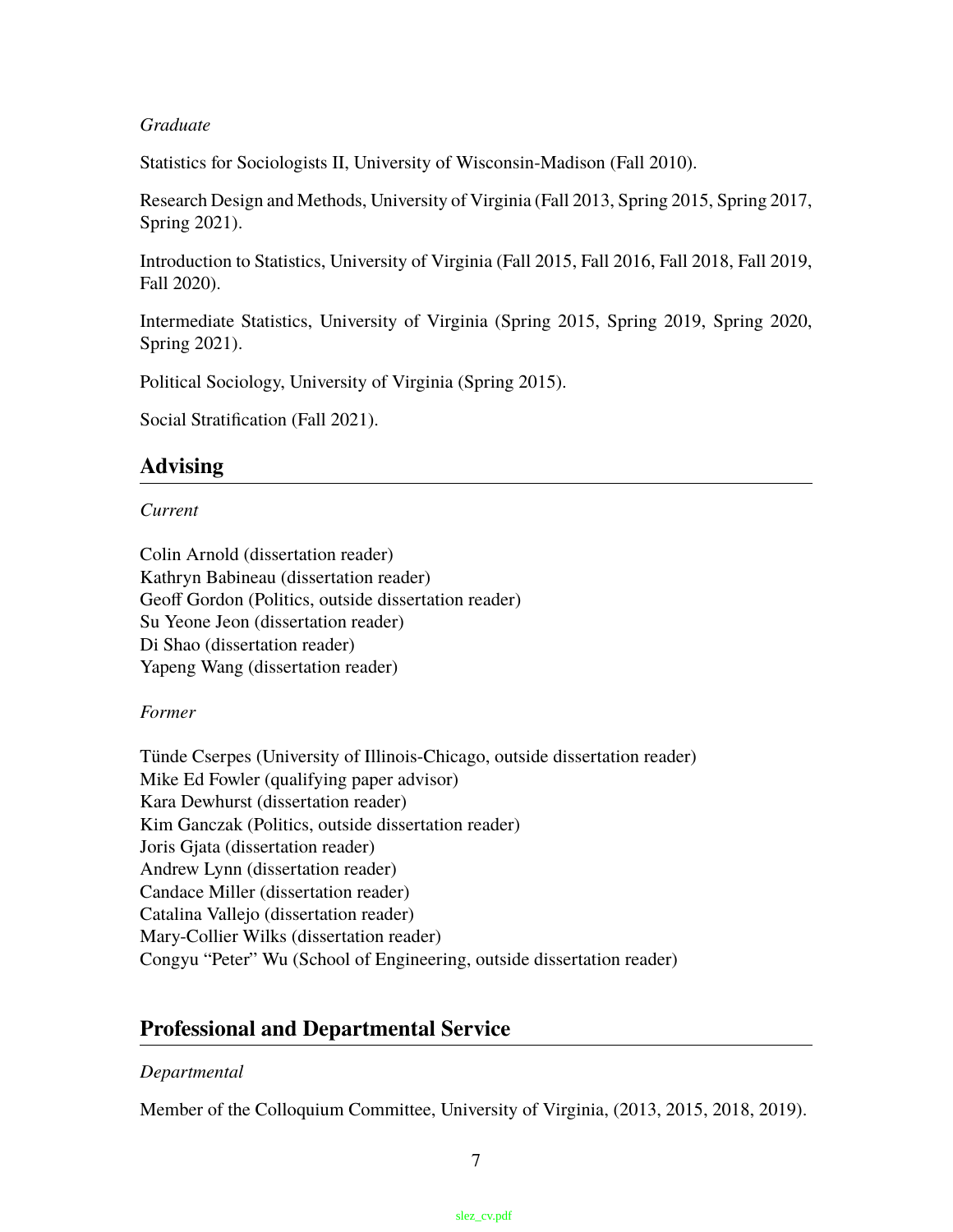Member of the Faculty Search Committee, University of Virginia (2014, 2016).

Member of the Graduate Affairs Committee, University of Virginia (2019, 2020).

Reader for comprehensive exam in political sociology (exams given in 2013, 2015, and 2020).

Reader for comprehensive exam in social stratification (exams given in 2021).

Active member of TEMPO working group (2018–present).

### *University*

Member of the Undergraduate Curriculum Committee, University of Virginia, Data Science Institute (2014).

Member of the Steering Committee, University of Virginia, Quantitative Collaborative (2014–2017).

### *National*

Member of the American Sociological Association (2003–present), Social Science History Association (2008–present).

Presider on Economic Sociology roundtable at the Annual Meetings of the American Sociological Association (2012, 2014).

Discussant for panel on "U.S. Labor and Politics," at the Annual Meetings of the American Sociological Association (2012).

Member of best article and nomination committees for the Comparative-Historical Section of the American Sociological Association (2017).

Member of the Membership Committee for the Comparative-Historical Section of the American Sociological Association (2018–present).

Organizer for panel on "Old Problems and New Methods: The Resurgence of Political Parties in Political Sociology" at the Annual Meetings of the American Sociological Association (2019).

Discussant for panel on "Emerging Methods: Computation/Spatial Econometrics" at the Annual Meetings of the Social Science History Association (2019).

Council member for the Comparative-Historical Section of the American Sociological Association (2019–present).

Editor, Broadstreet blog on the study of historical political economy at https://broadstreet. blog/, (2020–present).

Member of the Communications Committee for the Comparative Historical Analysis and Theory group (2021).